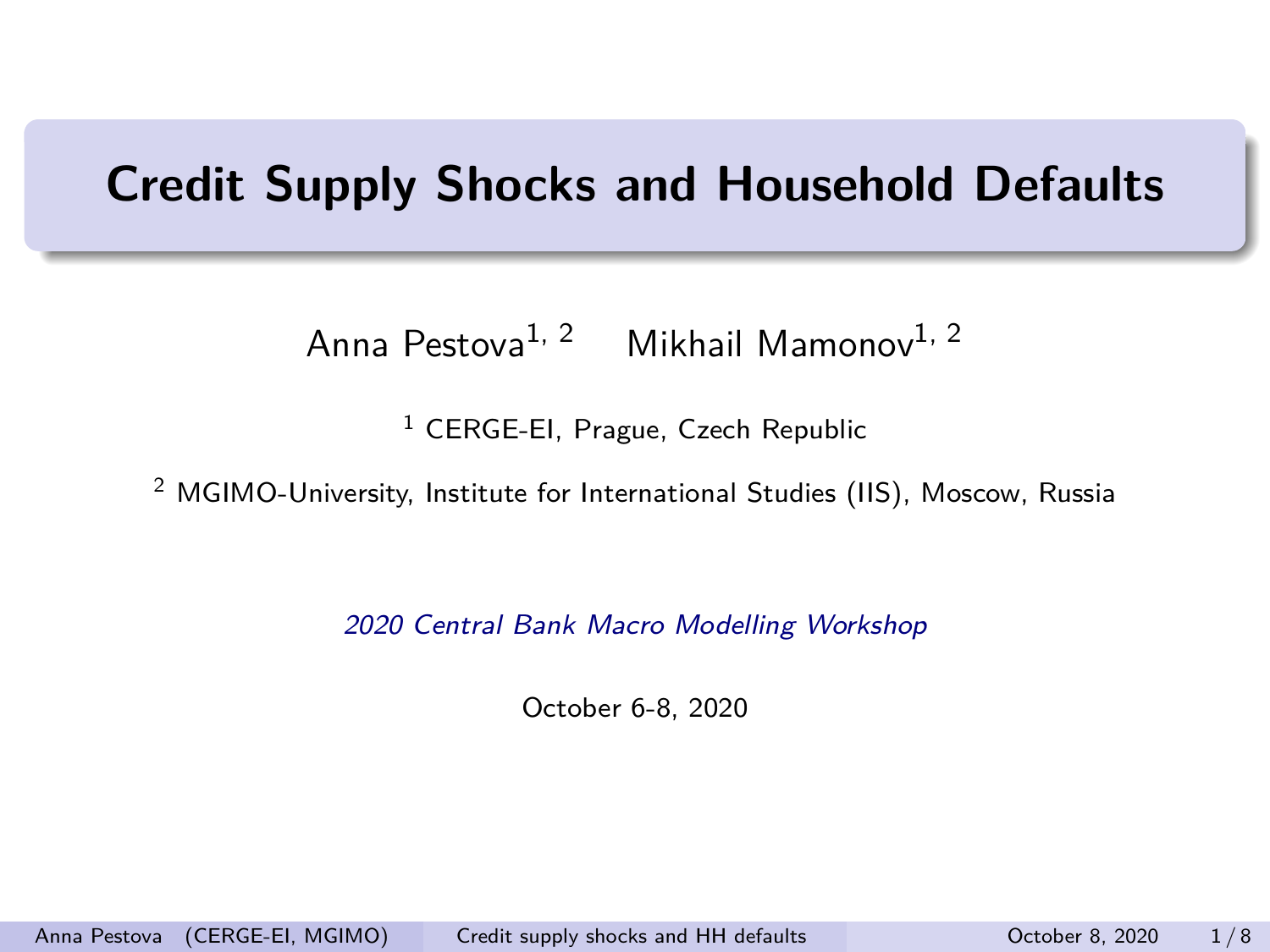# This paper: Households and banks in U.S.

- **Question**: Do positive credit supply shocks lead to higher default rates on household credit in the medium run at the household level?
	- **1** Step 1: Identify credit supply shocks at the U.S. state level via VARs with sign restrictions, Gambetti & Musso 2017 JAE
	- 2 Step 2: Regress household defaults from the PSID database on the estimated shocks with distributed lags
- **Results**: We find a non-monotone transmission of credit supply shocks over the business cycle:
	- **1** positive credit supply shocks have negative or zero effect on household defaults in the short run (1-2 years) but significant positive effects in the medium run (3-6 years);
	- **2** this is true for both household bankruptcies in 1980s–1990s and mortgage delinquencies and restructurings in 2000s–2010s.
- **Implications**: Changes in credit conditions matter for boom-bust episodes Mian and Sufi (2009), Mian et al. (2013; 2017)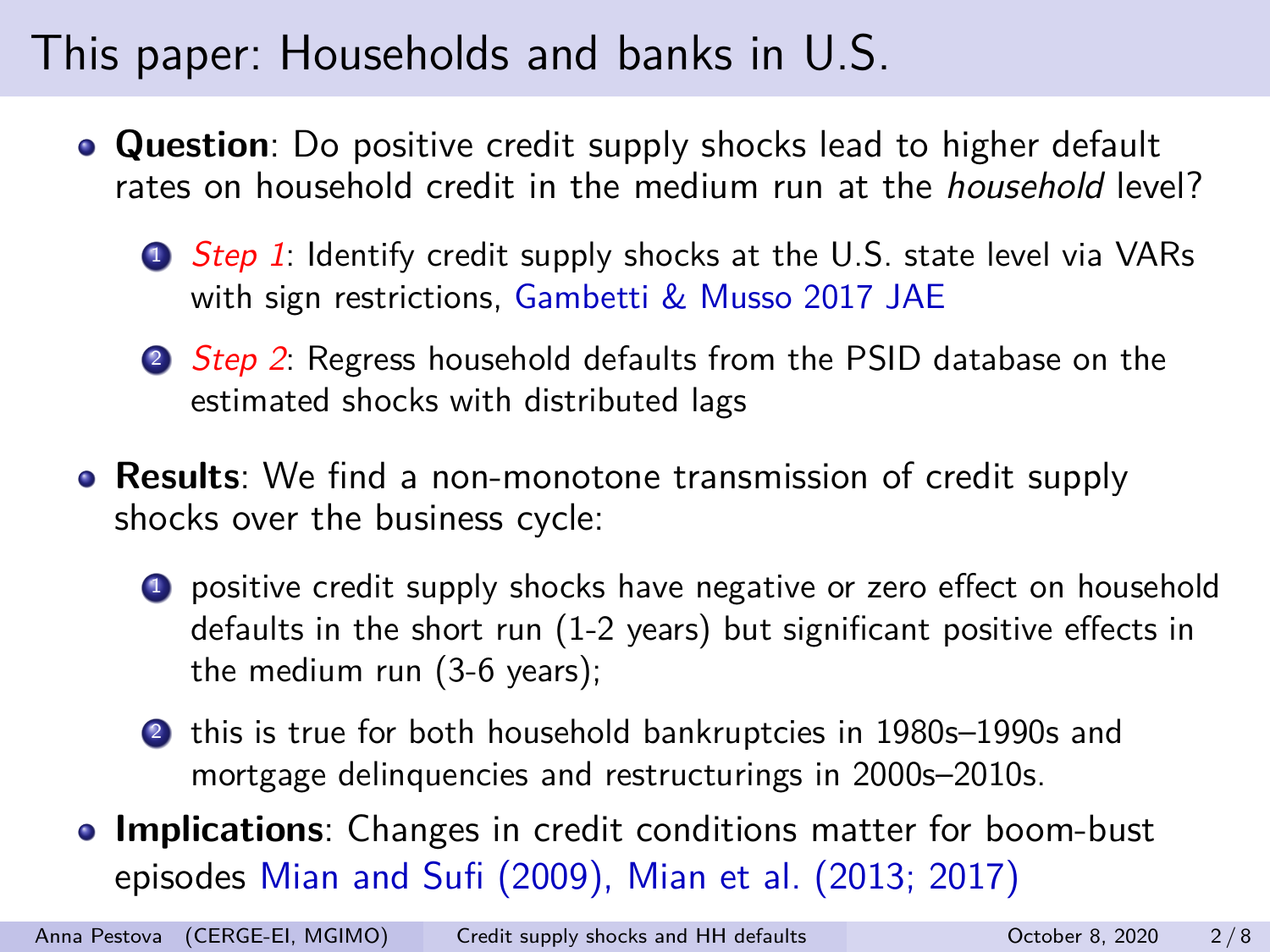## Empirical strategy

#### **Step 1: Identification of credit supply shocks**

**1** For each U.S. state  $r = 1...51$  and  $t = 1977...2017$  specify 5-variables VAR (GDP, CPI, Risk-free rate, Lending rate, Volume of loans, Gambetti & Musso 2017 JAE)

$$
A(L) y_{r,t} = u_{r,t} \tag{1}
$$

- Bayesian estimation
- Isolate credit supply shocks with the standard sign restrictions on IRFs:
	- $\star$  Sign restrictions: credit supply shocks and the other 4 shocks
	- **★** Find a candidate solution  $w^*$  s.t.:

$$
u = P\eta = PQw^*
$$
 (2)

- $\star$  Store it if the sign restrictions are satisfied (distribution of shocks)
- ★ Obtain time series of  $\tilde{w}^{*{\textit{cred}}}_{r,t}$  median credit supply shocks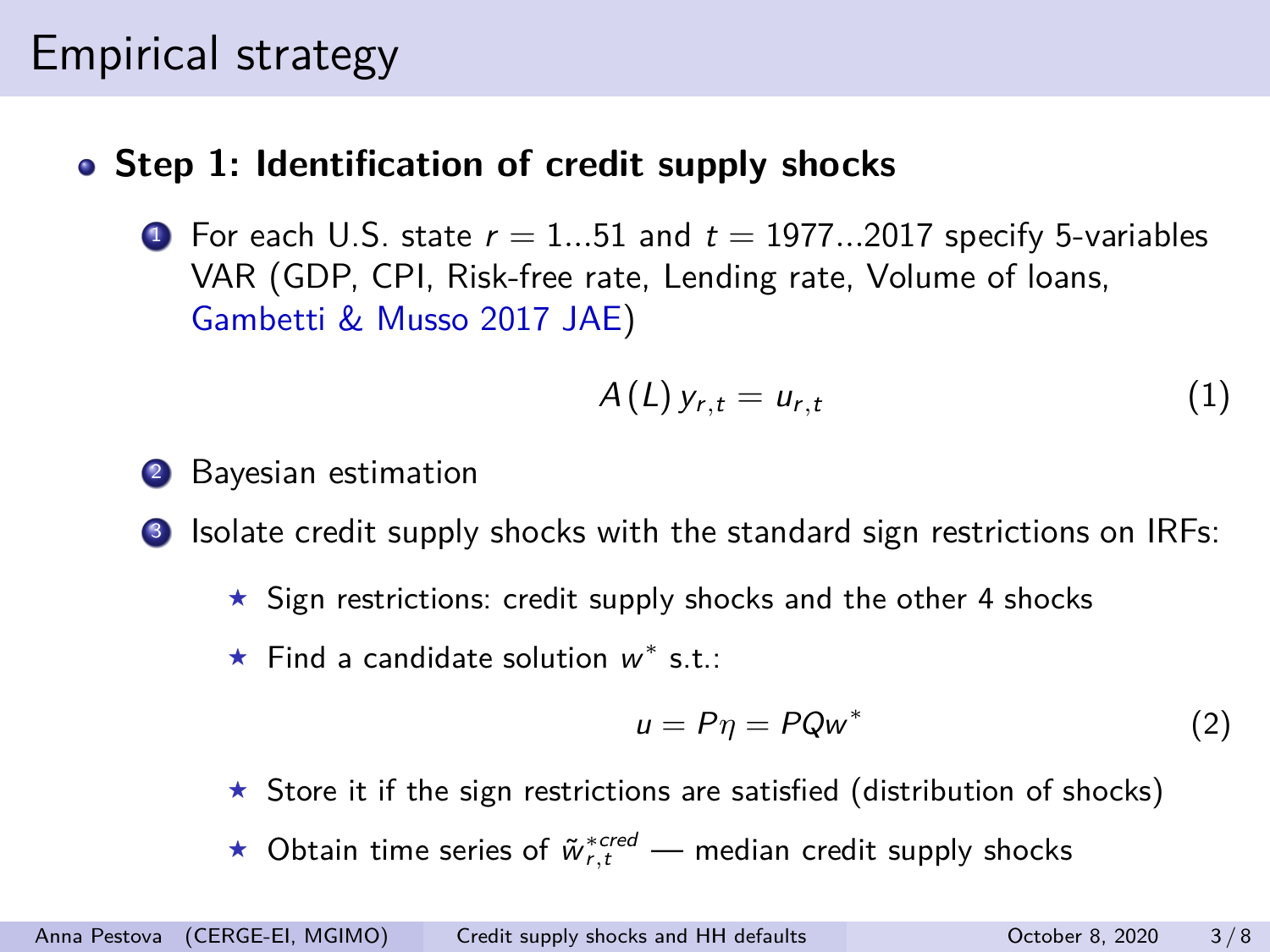## Empirical strategy

#### **Step 2: Logit regressions of household defaults**

**1** The direct specification: diff-in-diff with continuous treatment effect:

$$
\Pr\left[Default_{i,r,t}\right] = \Lambda\left(\alpha_i + \beta_r + \gamma_t + \sum_{k=1}^K \delta_k \tilde{w}_{r,t-k}^{*cred,+} + \boldsymbol{X}_{i,r,t} \Theta + \epsilon_{i,r,t}\right)
$$
(3)

<sup>2</sup> The indirect specification: IV-2SLS style

$$
Debt_{i,r,t} = \alpha_{1,i} + \beta_{1,r} + \gamma_{2,t} + \sum_{k=1}^{K} \delta_{1,k} \tilde{w}_{r,t-k}^{*,red,+} + \mathbf{X}_{i,r,t} \Theta_1 + \epsilon_{1,i,r,t}
$$
\n(4)\n
$$
Pr\left[Default_{i,r,t}\right] = \Lambda\left(\alpha_{2,i} + \beta_{2,r} + \gamma_{2,t} + \delta_2 \widehat{Debt}_{i,r,t} + \mathbf{X}_{i,r,t} \Theta_2 + \epsilon_{2,i,r,t}\right)
$$
\n(5)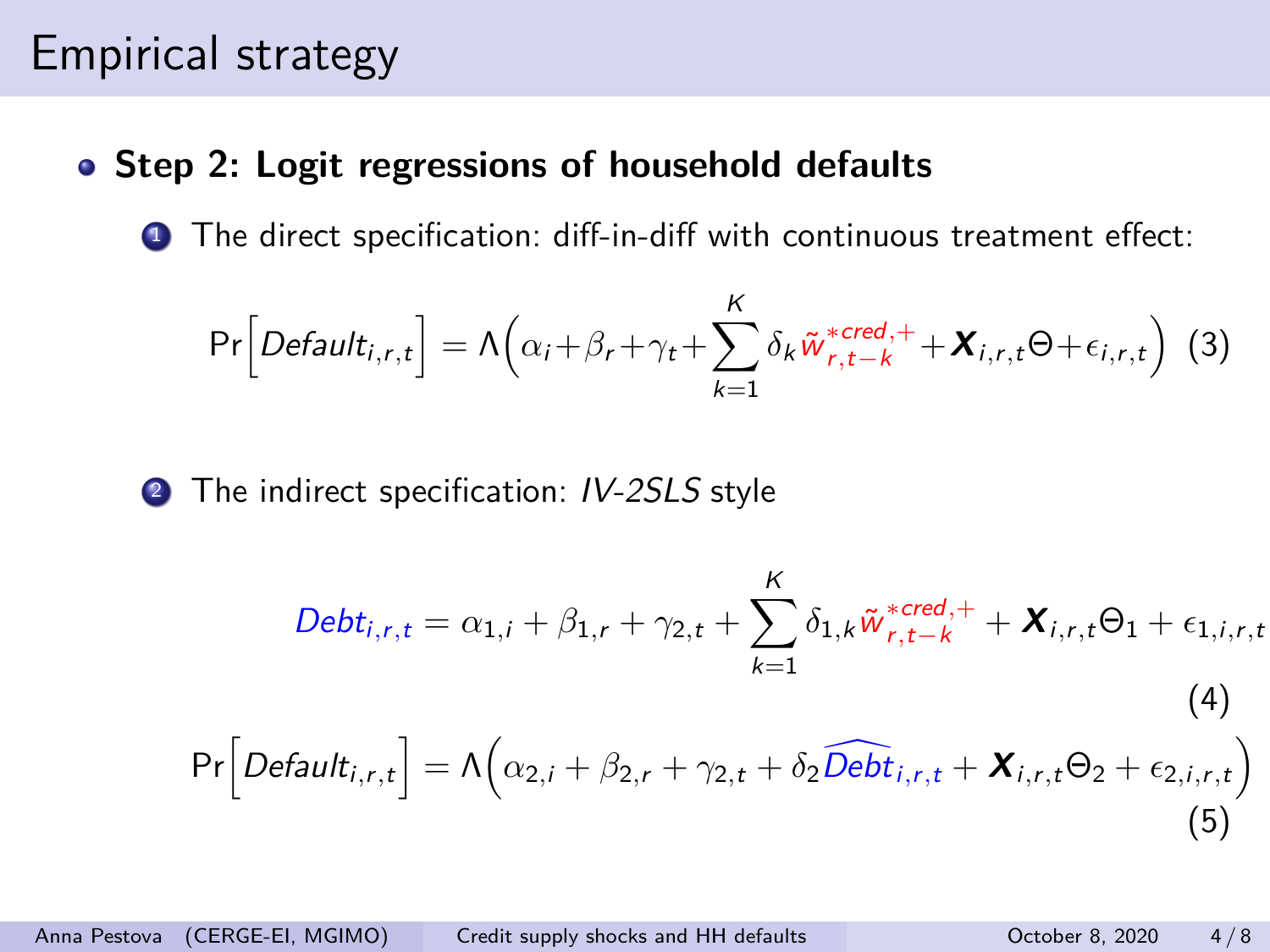# Data for the logit analysis: Household level

- **Panel Study of Income Dynamics (PSID) data**
- Given data scarcity, we consider **two subsamples** with **two different dependent variables**:
	- **1** one covers the data prior 1996: defaults on household debt, 1970–1996 (annually)
	- <sup>2</sup> the second spans post-2000 period: 1- and 3-months delinquencies on mortgages and mortgage restructuring (biennially, 2001–2017)

#### **Control variables include**:

- <sup>1</sup> employment status, race, home ownership status, education, house value conditional on being home owner, debt to income, industry classification of main job (as in Mian & Sufi 2010);
- 2 In addition, age of a reference individual, sex, and a family status.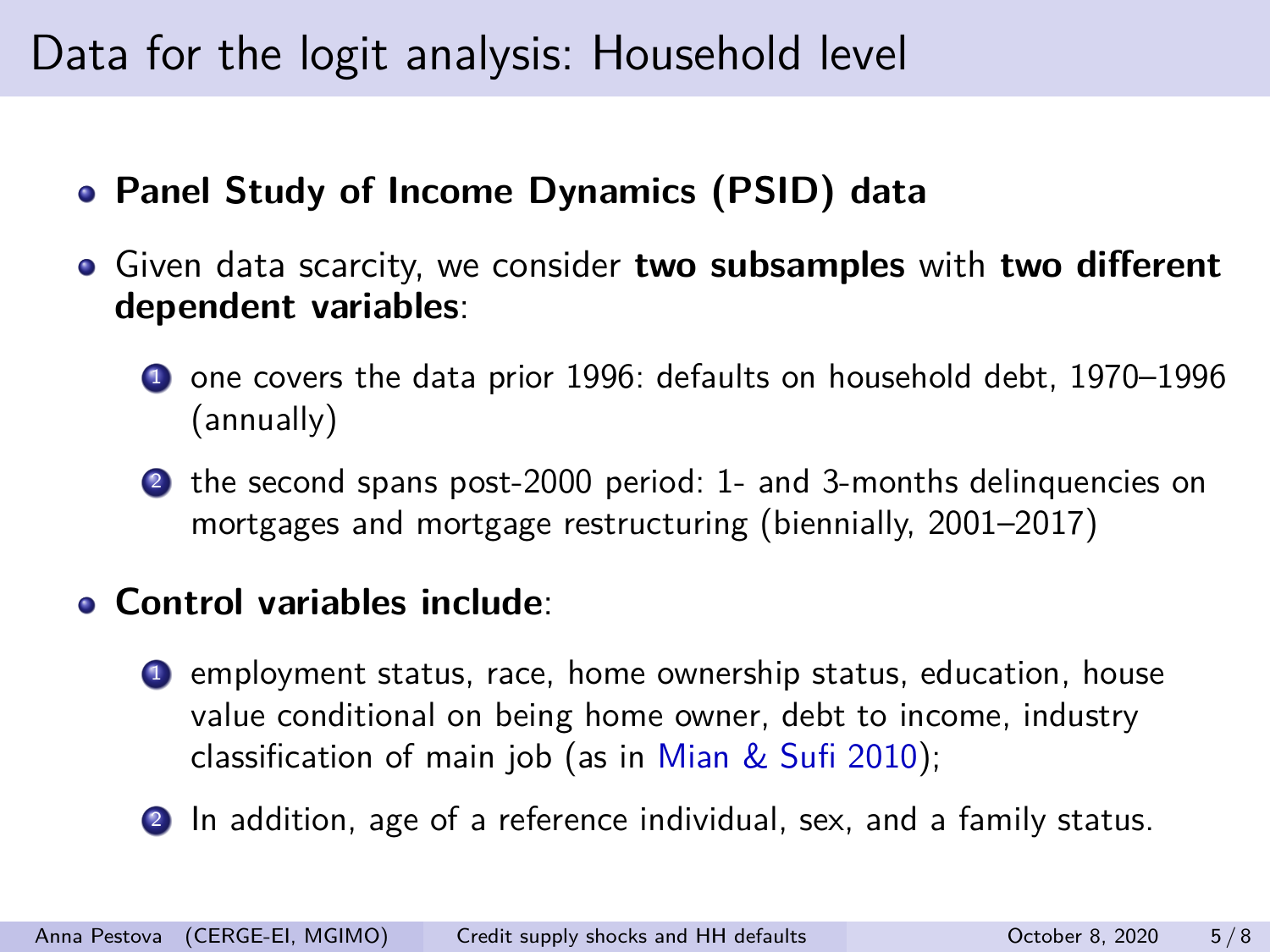### Estimated credit supply shock across states

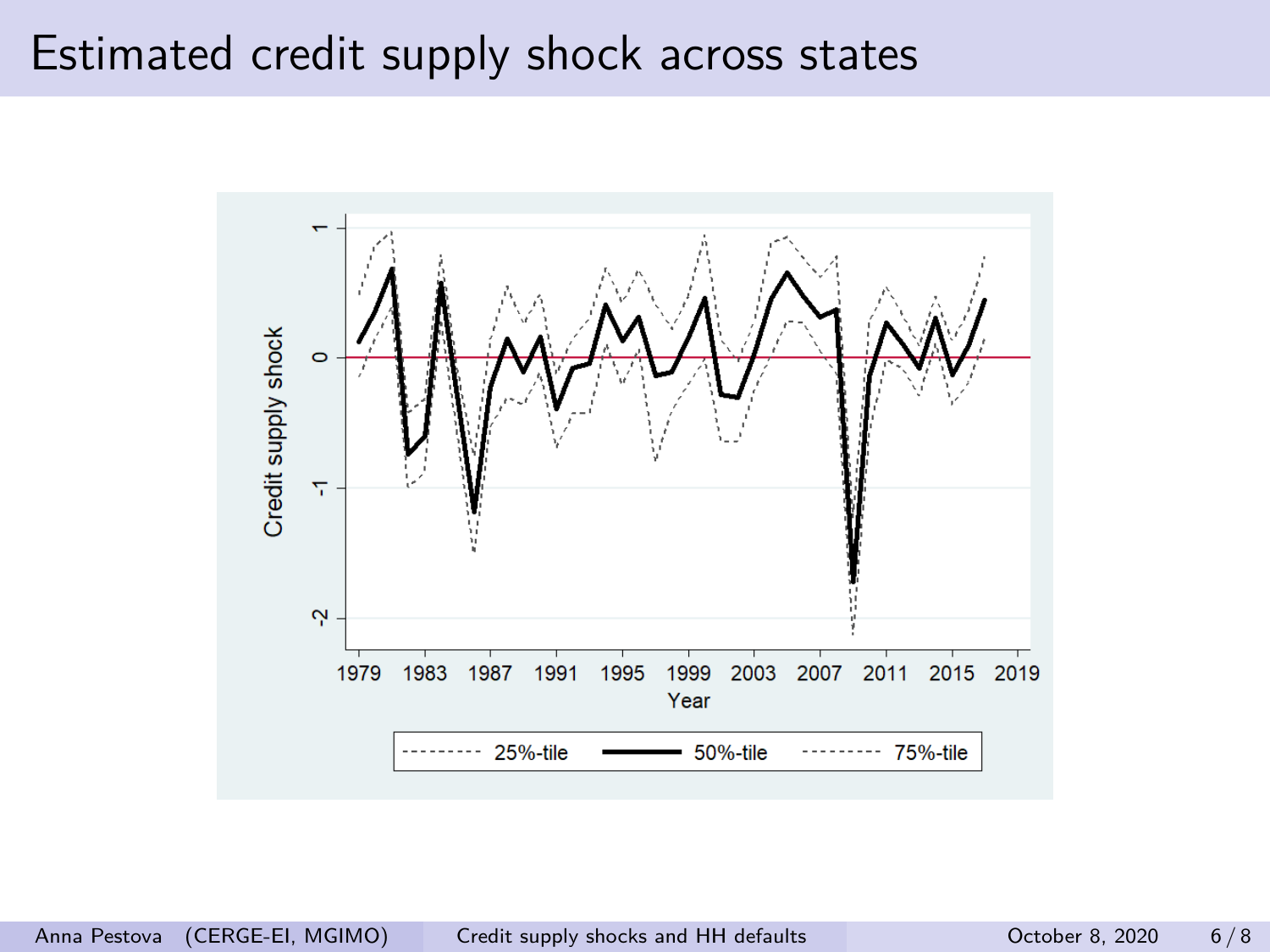## Dependent variable: 3-months delinquencies

#### • 2001–2017 subsample (biennially), Diff-in-Diff

| (1)                    | (2)                           | (3)                                                         | (4)                        | (5)                        | (6)                        |
|------------------------|-------------------------------|-------------------------------------------------------------|----------------------------|----------------------------|----------------------------|
|                        |                               |                                                             |                            |                            |                            |
| $-0.399*$<br>(0.216)   | $-0.342$<br>(0.317)           | $-0.530*$<br>(0.307)                                        | $-0.575*$<br>(0.319)       | $-0.163$<br>(0.337)        | $-0.675*$<br>(0.389)       |
| 0.004<br>(0.139)       | 0.082<br>(0.236)              | $-0.003$<br>(0.231)                                         | $-0.053$<br>(0.227)        | 0.310<br>(0.286)           | $-0.349$<br>(0.389)        |
| $0.360***$<br>(0.131)  | $0.653***$<br>(0.240)         | $0.526**$<br>(0.229)                                        | $0.494**$<br>(0.233)       | $0.840***$<br>(0.280)      | 0.098<br>(0.383)           |
| $0.285**$<br>(0.124)   | $0.593**$<br>(0.238)          | $0.492**$<br>(0.221)                                        | 0.214<br>(0.233)           | $0.541*$<br>(0.289)        | $-0.320$<br>(0.387)        |
| 0.249<br>(0.359)       | 0.985<br>(0.674)              | 0.485<br>(0.631)                                            | 0.081<br>(0.877)           | 1.528*<br>(0.637)          | $-1.246$<br>(1.239)        |
| No                     | No                            | Yes                                                         | Yes                        | Yes                        | Yes                        |
| No                     | Yes                           | Yes                                                         | Yes                        | Yes                        | Yes                        |
| No                     | No                            | No                                                          | Yes                        | Yes                        | Yes                        |
| No                     | No                            | No                                                          | No                         | Yes                        | Yes                        |
| No                     | No                            | No                                                          | No                         | No                         | Yes                        |
| $-4.031***$<br>(0.135) | $-8.227***$<br>(0.669)        | $-1.951$<br>(2.246)                                         | $-3.023$<br>(2.162)        | $-0.488$<br>(2.399)        | 0.754<br>(2.461)           |
| 11,594<br>$-1,145.6$   | 11,594<br>3.760<br>$-1,023.9$ | 10.885<br>3.604<br>$-926.3$                                 | 9.271<br>3.220<br>$-781.4$ | 8.635<br>2.998<br>$-740.1$ | 8,635<br>2,998<br>$-728.8$ |
|                        |                               | The main explanatory variable: Positive credit supply shock |                            |                            |                            |

Anna Pestova (CERGE-EI, MGIMO) [Credit supply shocks and HH defaults](#page-0-0) Correct Correct B, 2020 7/8